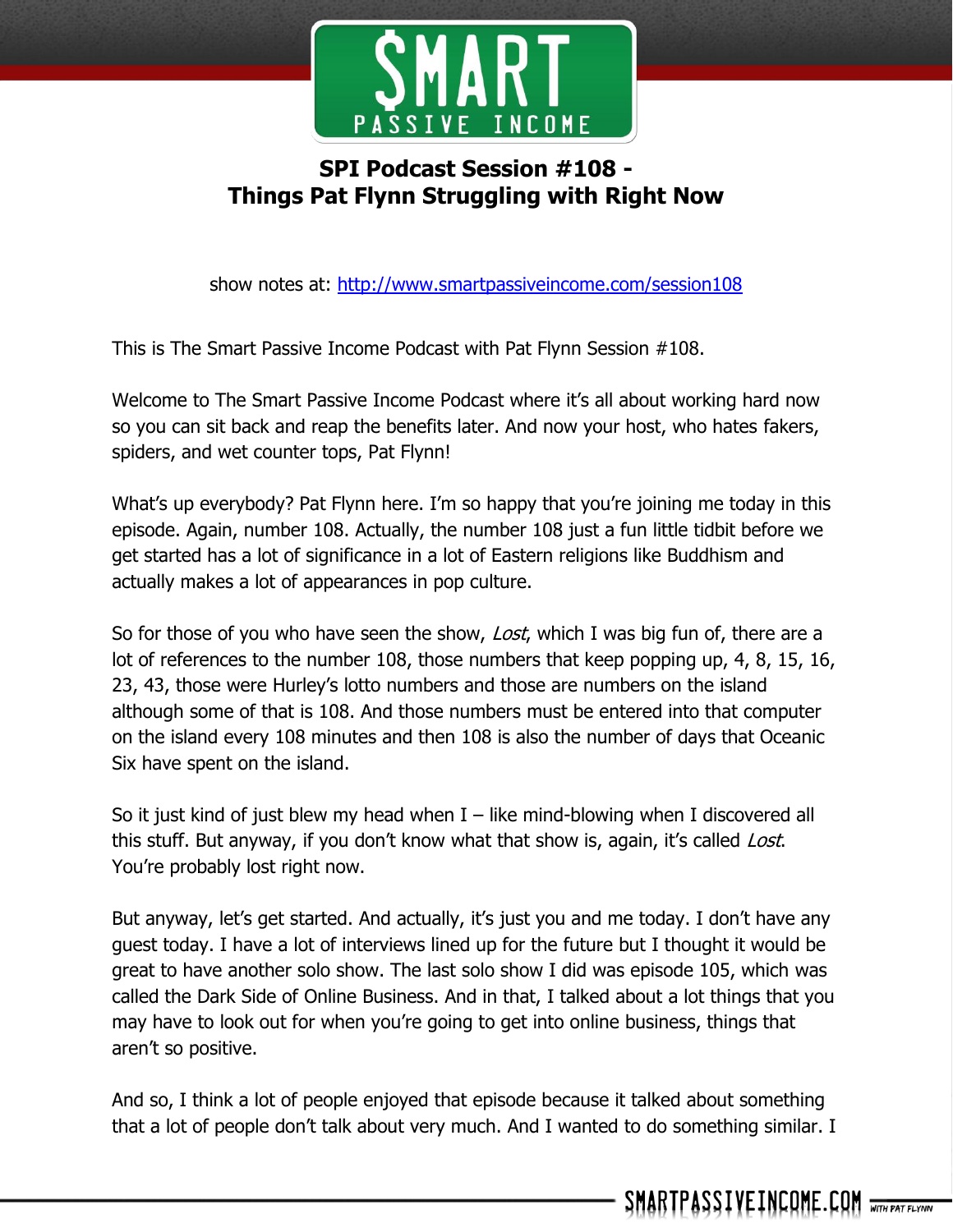

wanted to talk about something a lot of people don't talk about very often again. I think those make for the best episodes.

And it's actually was inspired by a Facebook post that I wrote the other day. And in that post, I asked a question that actually was a different question that I normally asked because I normally will ask questions like – and I think you should ask this question to your audience too, you should ask, "What are you struggling with right now or what do you need help with?" And those were the types of questions that give you the answers that you can then provide solutions for. So people are going to come to you with their problems and their pains and their issues and they can then be something that can inspire you to create a solution for those pains, problems, and issues.

This is something that – this is actually I think if you subscribe to Derek Halpern's newsletter at SocialTriggers.com, you'll see that his first email is an email, again, it's automated but it asks his audience, "Hey, what are you struggling with?" And he tells me, people send him pages and pages of notes of what people are struggling with, and that just gives him the perfect idea of what his audience needs and what he could provide in blog posts and podcast episodes and his videos and products. And also understand what language to use.

So it's a great question to ask, "What are struggling with?" It's so simple. And I recommend that you maybe ask that question right now on Facebook or on Twitter just to see what people say. I mean you never know that one thing that somebody says can be the start of a whole new product line for example.

But anyway on Facebook, I took that question and flipped it around and I approached it in a different way. I asked my audience, "Well, what's one thing you're not struggling with right now? What's one thing you seem to have mastered or could potentially give others advice about because you're that great at it?"

And the reason I asked this was because it was always important to think about the positive side of things. We always think about the struggles because the struggles are hard and that's what we go through every day and a lot of us forget about the good things and the positive things and the things that we're good at. And I just wanted to reinforce that a lot of us are good at a lot of things and we should be recognized for that and we should have an opportunity to share those things as well. So I'm just going to read off a few of these here.

Liz Brazier said, productivity, which is awesome.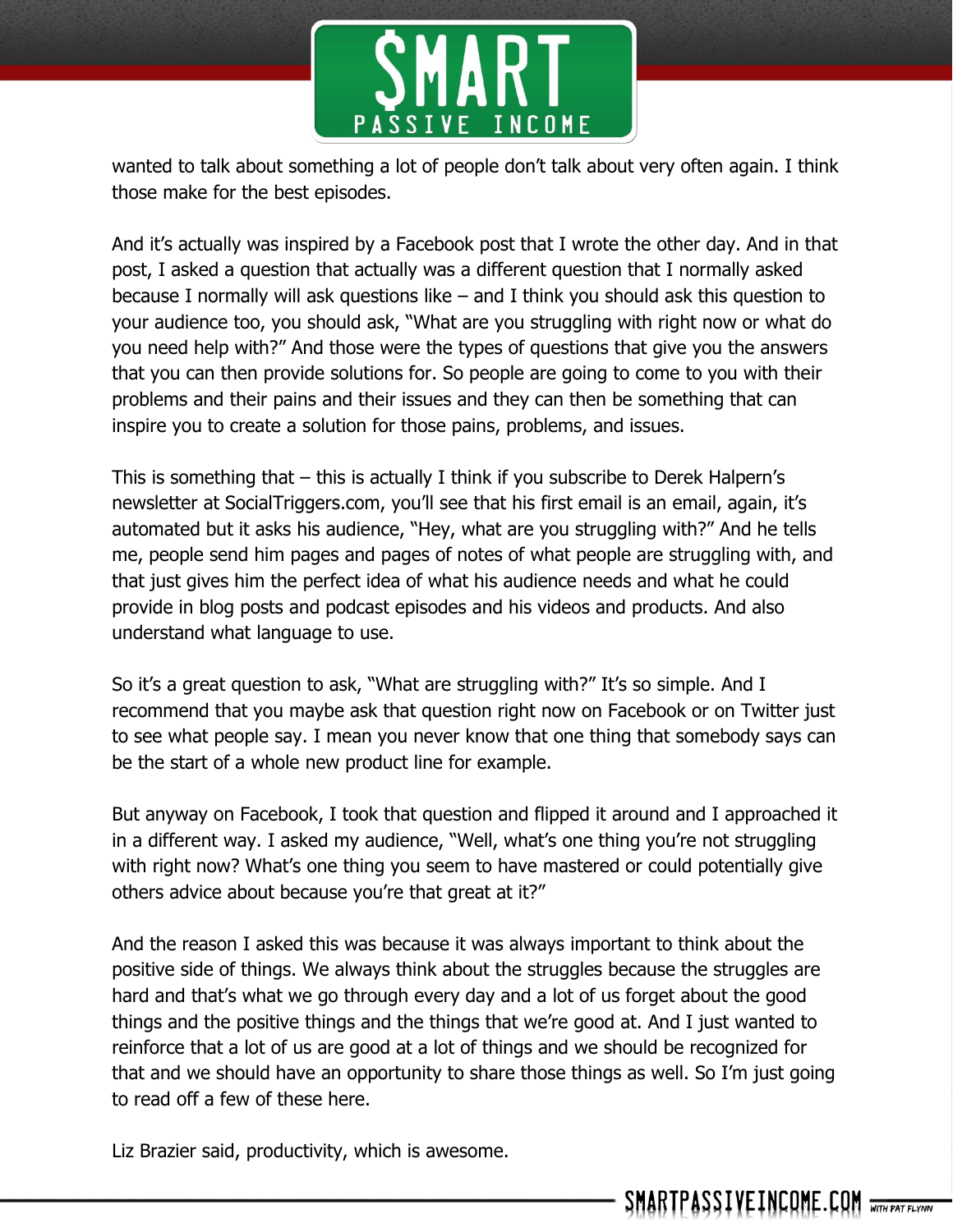

Steve Scott said Kindle publishing.

John Dennis said Facebook ads.

Rivka said building leads directly from social media.

Lyman says Facebook ads as well.

Philip Mc Grath says he's having success with his podcast.

Katie Hale said time management.

Melissa Halls said YouTube videos.

Jennifer Sloane said, "Endless ideas for myself and other teacherpreneur friends." That's awesome.

Bob Jenkins said mind mapping for making decisions more easily and planning out projects.

Wade said hitting goals. Sweet. Great job, Wade.

Just one more here. Dayo said, "I'm presently mastering what it means to be a virtual assistant to several persons at almost the same time while maintaining office hours."

That is so cool. And I love to see everybody have different things that they're good at. I think that just represents how we each have – even though some of them are the same, I mean we each have things that we can specialize and we should definitely be using those things to our ability.

Now, the funny thing when I asked this question was a lot of people were like, "Hey Pat, nice question. You flipped the switch on us but let us flip the switch on you. Let me ask you, Pat, what are you struggling with?" And I love that because I usually ask that question and now, people are asking that to me.

And I responded with a couple of things that I'm sort of struggling with right now but then I thought about it, I was like, "Wow! This would be a great podcast episode to share the things that I'm struggling with right now. And they range from little ticks that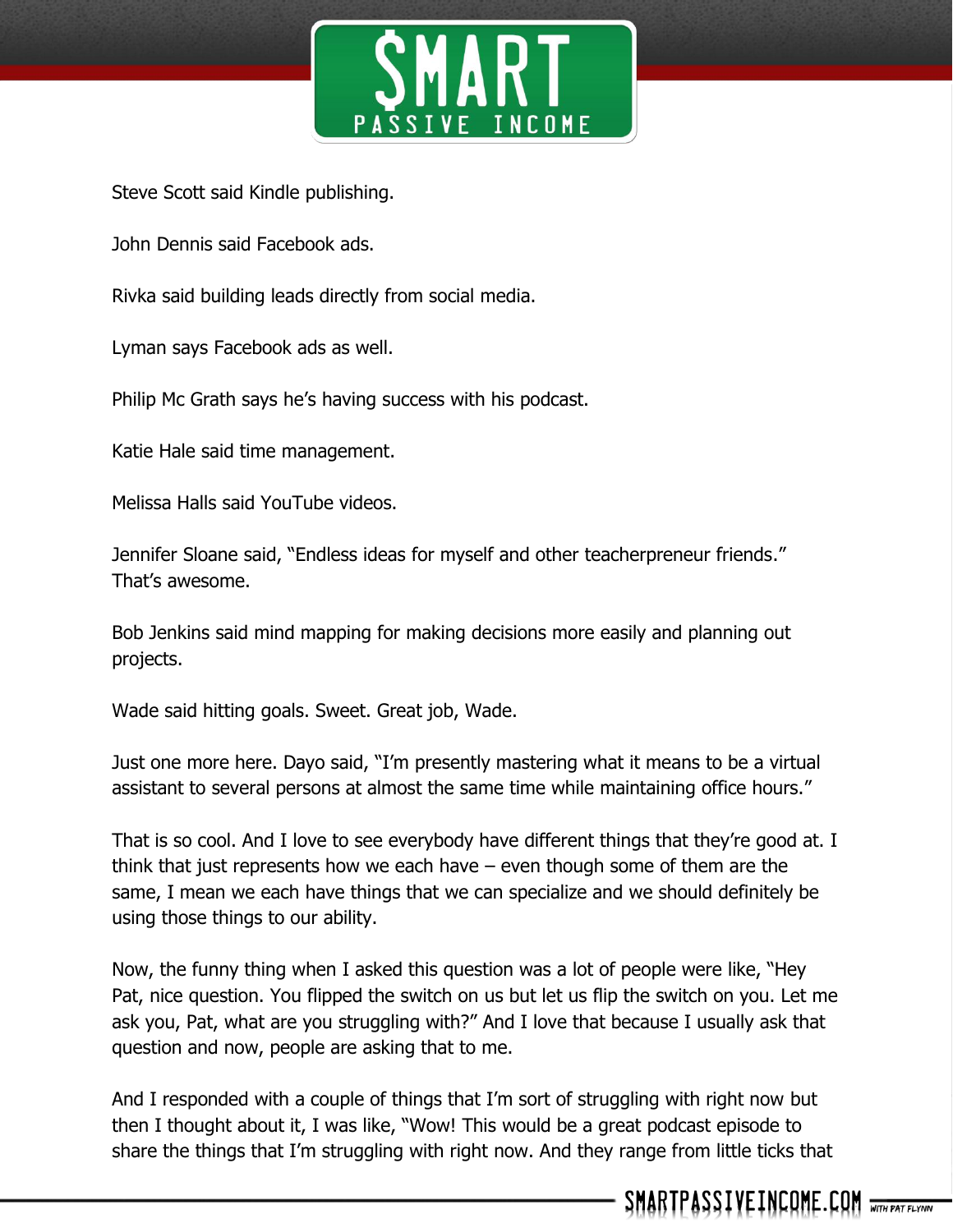

are in the back of my head that I just wish I could fix and things like that to really big things that are just killing me right now and really struggling with. And I thought it would be really interesting to share this stuff again, something different and not just to sort of let this all out and become sort of a therapy session for myself which perhaps it might be that.

But I love to share this with you so you know that there are things out there that I struggle with too and you might have those same struggles or maybe you don't have those struggles. Maybe I'm going to share these following items with you and you would be like, "Wow! I know how to do that or I'm good at that."

So you could see that there are things that you're better at than me and I love that because I'm not perfect. I'm an expert. I'm just a guy who's taking action and I go through the same struggles as everybody else. And I'm maybe a little ahead as far as the phase of business right now but even then, I'm still met with struggles every day.

So I'm going to talk about these things and maybe you can resonate with some of them, maybe not. But I hope it gives you a little bit of insight on what's going on in my brain and what's going on in my business and I hope it helps you out in one way or another.

Oh, and I'm also going to talk about what I'm going to try to do or what I am doing to try and breakthrough those struggles as well. Now, I think even before we get started with the list of struggles that I have and I believe there are seven or eight of them, I'm going to talk about things that I think you might think that I'm struggling with but I'm not. So things people think I'm struggling with but I'm actually not. And these are things that sort of overlap with a lot of what was mentioned in the Dark Side episode, episode 105.

And if you haven't listened to that, I highly recommend it because it's insightful on what you have to look forward to and sort of better equip yourself with in order to deal with those things when they come to you in the future. That's SmartPassiveIncome.com/session105 for that one. So you can listen to that one later or after this episode. I don't think one needs to go before the other.

So things people think I'm struggling with but I'm not. And the first thing is haters. I'm growing massively big now and as a result, there are more haters, more people who dislike the way I do things or perhaps they are just angry for whatever reason and because I'm so out there and transparent and I open up the floor to the audience.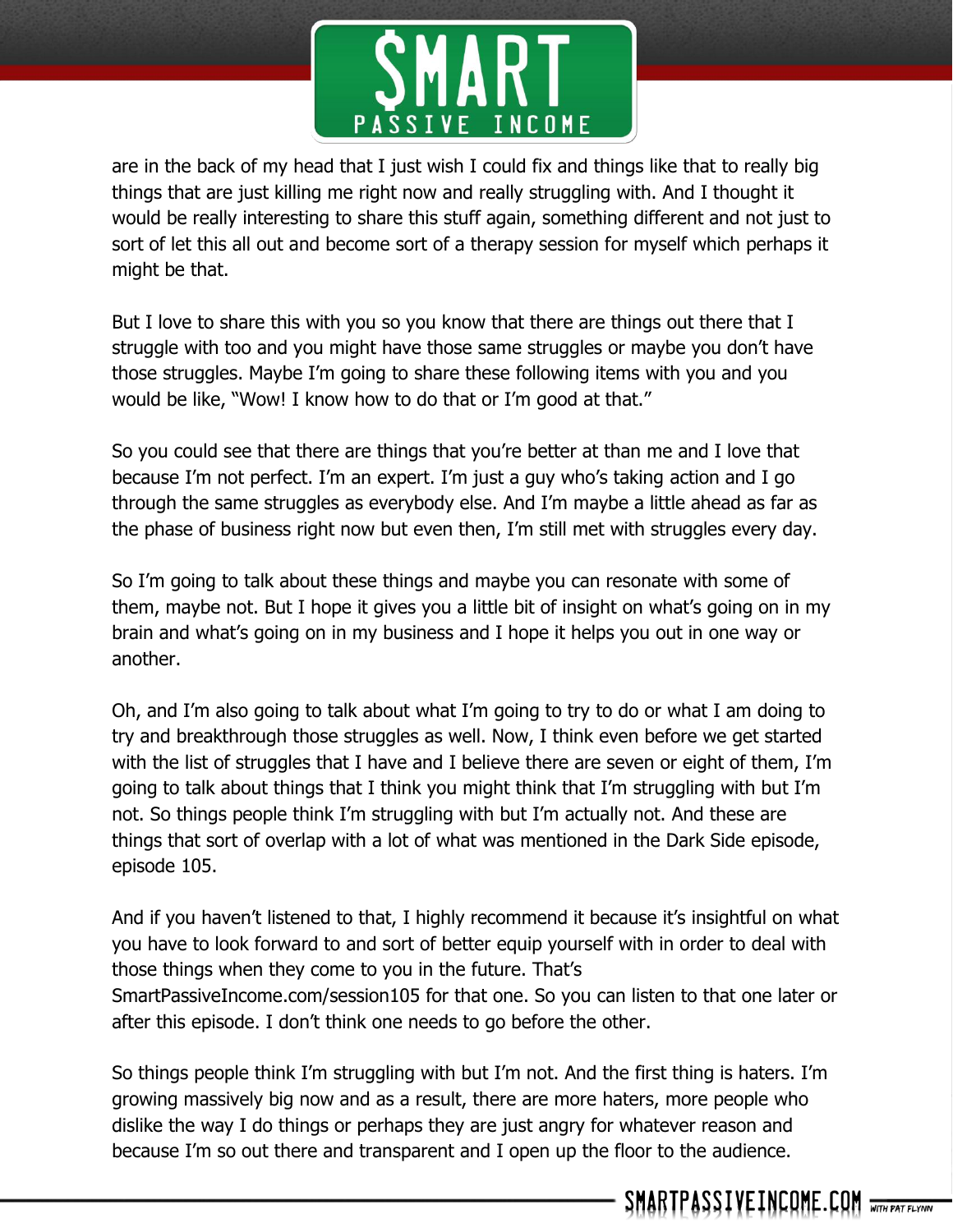

There are people out there who just will use that opportunity to try and bring people down whether it's other people in the audience and in the community or myself or a combination of both.

Sometimes I get haters sending me emails and you know what? It's just I've learned that that's just part of the process of doing online business. You're going to get haters and I feel like and I know this is absolutely true, when you start to get haters in your business that means you're doing something right because it means you are taking bold actions and making decisions. And when you make bold decisions in your business or in life, you're not going to please everybody. If you do it, you can to try and please everybody you're actually going to please nobody.

So haters, I welcome them because it's a good sign for me. And if they're respectful, well, if they're respectful, I wouldn't even call them haters. They might be just somebody who is concerned. I mean there are different degrees of that of course. But if they're respectful, I will listen and I will take appropriate action if necessary or respond if appropriate. However if they're disrespectful and they're obviously just trying to stir up a commotion of some sort or get people to respond and start a fight, I ban their IP address and they are not welcome on my site. It's my site. It's my site.

Now sometimes, people will email me and I'll ban those people too with just hateful questions. I got an email the other day from somebody. It was a response to a newsletter that I sent out. And it was two words. The first word was a profane word and the second one was "you". And I was just like, "OK, bye." I don't  $-$  oh my gosh, like I remember my first year of doing online business, I got maybe one or two emails that were very, very condescending and I thought about those emails for days like I let them bother me. Now, I'm just like, "OK, moving on." So I got more important things to think about.

So I'm not struggling with haters and I love that because that is something that bothered me big time back in the day. And yes, I'm getting more now. But that's not a bad thing I think. That's just a sign.

Another thing that I think people think I'm struggling with but I'm not is keeping track of online. This is probably the biggest one actually because I get a lot of people especially when I do podcast interviews and other shows, they say, "Pat, like how in the world are you managing all of your projects at the same time?"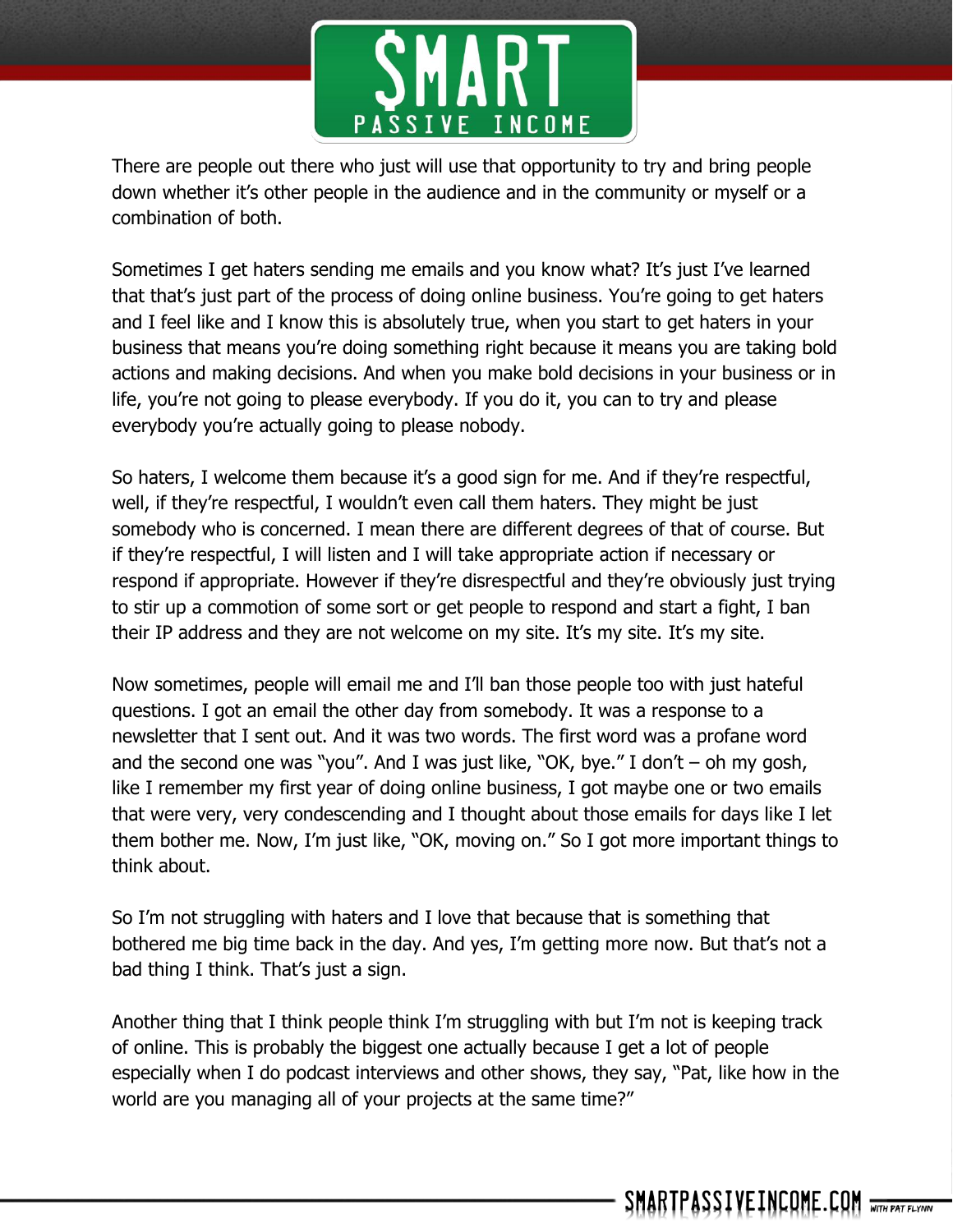

And I'm not struggling with that like I'm very, very good with organization with the different businesses that I have. If you go and check out my income reports, you'll see all those different businesses and how much they are earning and all the different income streams. And there are a lot of things going on but they are organized.

And in terms of working on all of those things at the same time, I'm not working on all of those things at the same time. They are there and they have the ability to all make money at the same time but I'm not working on them all at the same time. A lot of those things are put up and automated and I revisit them every once in a while but you got to stay focused.

You got to be working on one thing at a time. That's a big thing that I learned really quickly when doing online business. Focus on one thing at a time. I know it doesn't look like that from the outside if you don't know my brand and how I work. If you're brand new and you see all the businesses I have, it might seem like I'm just juggling. But it's a juggle. I'm not going to lie. It's juggling but it's a very controlled juggle. I'm not doing like 40 balls and crisscrossing behind my back or under my legs type of juggling. I'm just juggling normally in the most casual sort of comfortable way possible, I guess you could say.

So keeping track of all my work using tools like Evernote and Basecamp to help me through that and also, utilizing a lot of people to help me as well, people in my mastermind group to help me stay focused but also a couple of people on my team to help me stay focused as well that that has been doing very well for me.

And the last thing that I think people think I'm struggling with but I'm not are copycats. I've been mentioning a lot on Facebook and on the blog that I'm seeing a lot of copycats out there. People who are taking my content and using it as their own which is just plain wrong and disgusting from people using my image and my brand name on Facebook ads, using my brand name on Facebook ads with pictures of scantily whatever. And it's just like I don't want my face and name associated with that.

And I'm not struggling with that. Struggling I feel is like something that really pulls my hair out all the time, maybe one hair if it's a little thing or I take a fistful of hair. I mean it could be up to that point which I'll talk about in a second with these things that I am struggling with. But copycat is just – again, it's just one of those things that comes with the territory.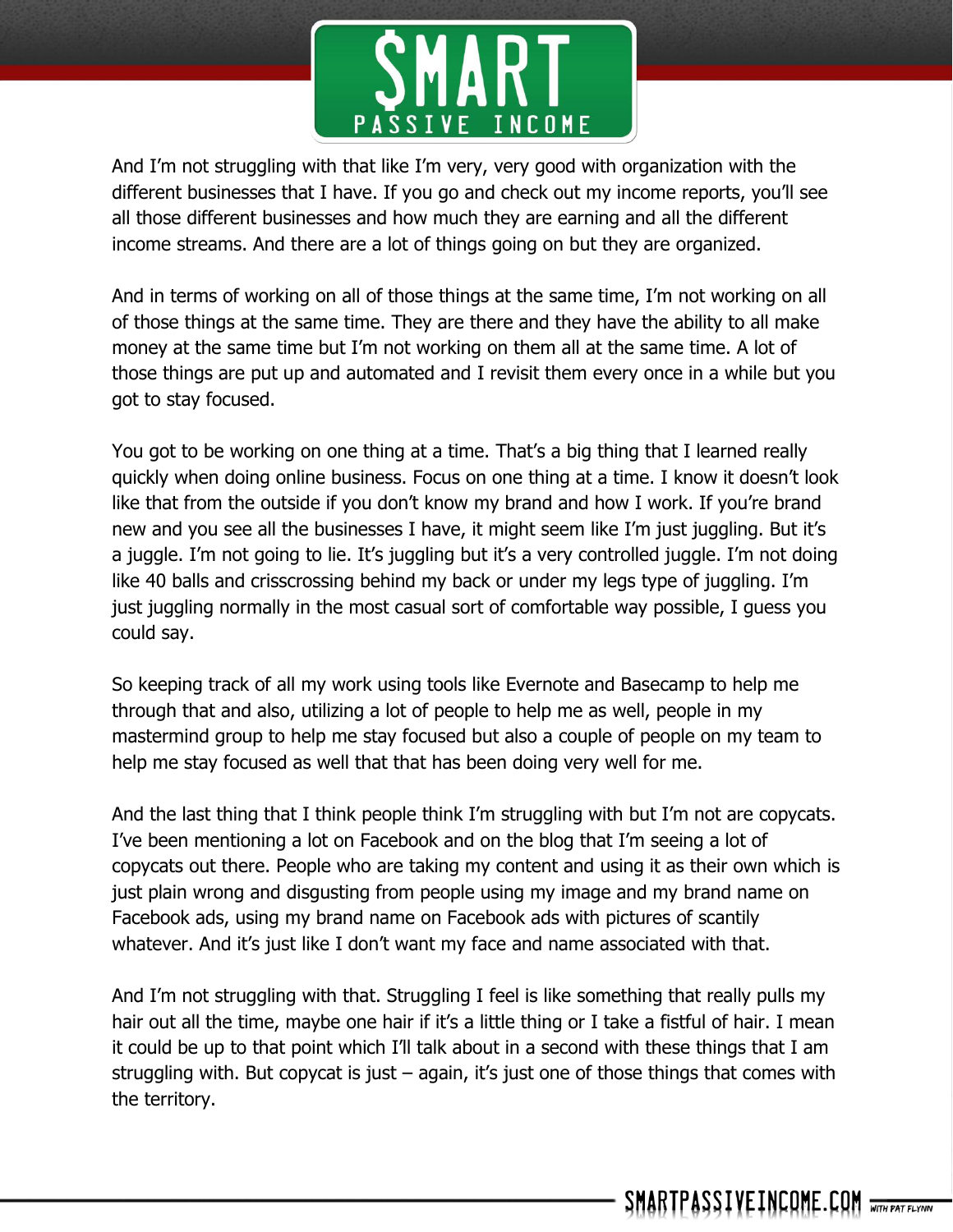

I mean there are some bloggers out there actually that I know are using a lot of my own stuff for their own like designs and themes and names for certain things that I've created myself and I can't let that bother me. Again, I got more important things to think about. The copycats, I know that if people are copycats, they're not setting themselves up for success. So I'm not going to worry too much about it. So those things, I am not struggling with, haters, keeping track of all the work, and copycats.

But I am struggling with a lot of stuff. And I think when I talked about one of the things, one of the dark sides of online business, I had mentioned email. And it is something that I've been struggling with. It is a huge pain and I get hundreds of emails a day and it kills me or it killed me that I could not answer every single one of those emails because in the beginning when I was getting less, I was answering every single email and I don't feel like I'm able to keep up even though I know it's just because the volume is like mad now. And I talked about that in episode 105.

Well, I took action and I hired a virtual assistant to help me with my email. And you'll be happy to know that she, her name is Jessica, she is awesome. She will be a guest on the Smart Passive Income Podcast in an episode that's coming up very soon and we're going to talk all about email management, what her first impressions were of inbox and how she was able to take it from an inbox that was over 10,000 unread emails and get it to inbox zero. So I'm at inbox zero as we speak right now.

And there is a filtering system that's being used. She is answering some of the questions, and we'll go over all of that. But email is a huge struggle and I am trying to do what I can to solve that pain in my life and I did that by hiring a VA. And again, I'll go over all the structure of all of that and the workflow and the filters and all the different categories of emails that she's putting other emails into. Like it's an amazing system and it's hard to just explain on my own but we'll talk about it together for you and perhaps – my goal is that episode will be something you can send to your VA or a VA that you hire to help you with your emails.

So again, we're still working through the systems but we've got a great one now and I'm really, really happy with the decision to hire a VA which is something that I was very much struggling with that decision to hire a VA because I didn't want somebody in my inbox. I wanted to do it all myself but I got to take my own advice. Sometimes you just can't do everything yourself and you have to hire help in order to do the things that you need to do, and answering email is one of them.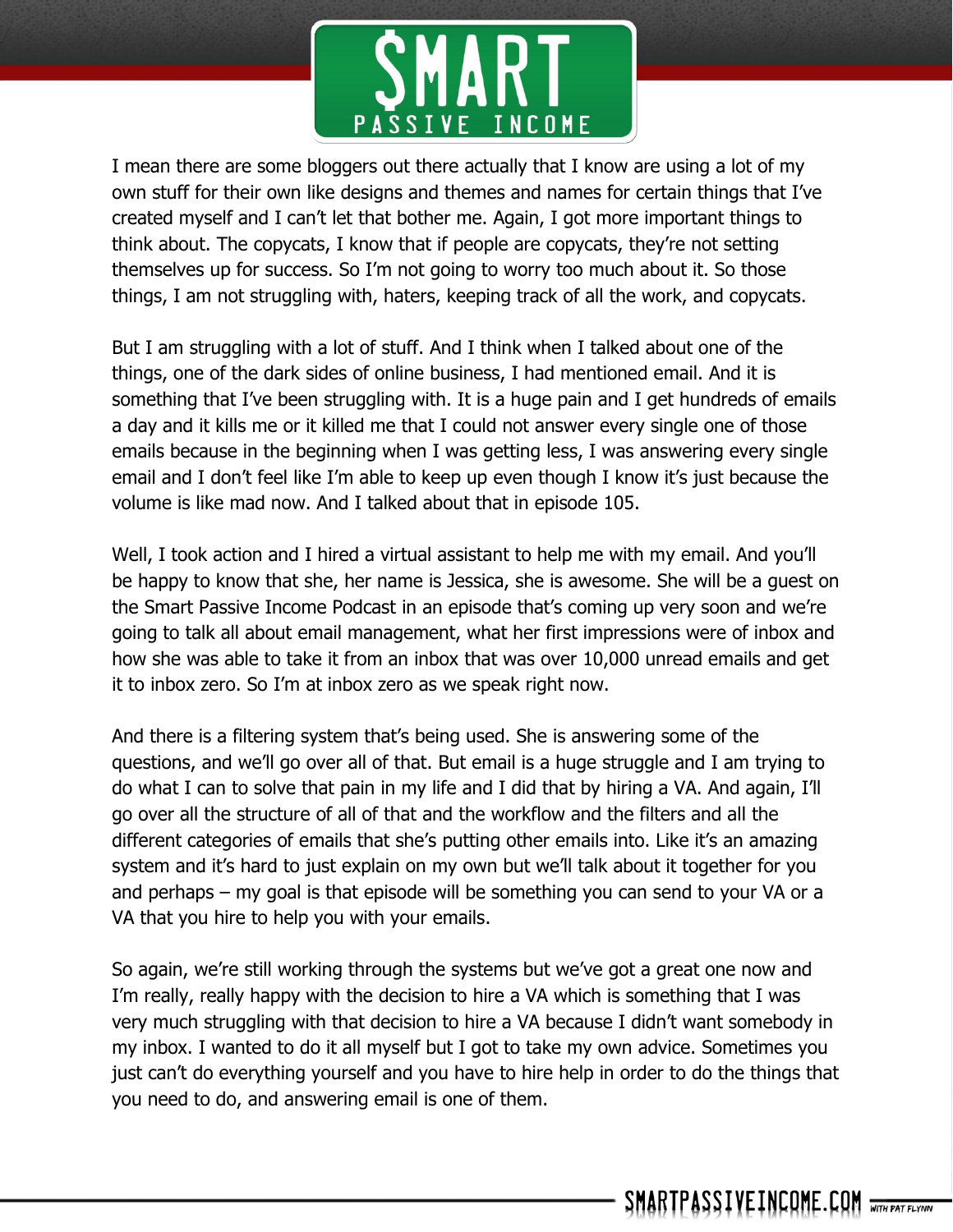

Now, I will say it's not completely struggle-free yet. I mean it's on this list and it's because one of the rules that she has set for me and this is just a universal rule in terms of getting things done is I should only check my inbox three times a day. That's the rule. And it has specific times during the day when I go into my inbox and I answer first all the questions and emails in the urgent folder.

So Jessica goes in, she finds the emails that are most urgent and she sort of learned the rules along the way. That was a big struggle and a big investment in time was she and I communicated a lot in the beginning so she would understand what emails are urgent, who is important and should go to the top of the list, and those sorts of things.

Well, I answer all the urgent emails first when I go in there. And then if I have time, I will go to the less urgent emails and then there are certain folders that I'll only go into once a month to answer. So that's sort of the basic system and how it works. But seriously, three times a day, I was checking my email 40 to 50 times a day before. And I've got it down to maybe 10 to 20 but I'm not even close to 3 right now, and that's a huge struggle.

It's just I found that it's actually a habit like I will open my phone and it's mostly on the phone too and sometimes on the desktop. It's like I don't even think about what I'm doing and all of a sudden my Gmail is open or my mail app is open on my iPhone and I'm like, "Whoa! I didn't even know I did that." It was just my brain was so used to doing that like many, many times a day and I have to break those habits.

And I'm not exactly sure how I'm going to be able to do that. I think maybe one of the things, and this is something I learned from the mastermind group that I'm in, the very first mastermind group that I joined outside of Internet Business Mastery which is the one with Jaime Tardy, Todd Tresidder, Roderick Russell, and Jeff Rose. Todd has this thing where, and he always brings this up and I love that he does this, when I am trying to do something new or when I'm trying to – when any of us are trying to do anything, we're saying yes to that. But when we're saying yes to doing that thing that we're doing, we're also saying no to something else.

So in terms of this email struggle, every time I open this email and check it, I'm saying yes to email. What am I saying no to? Maybe I'm saying no to more playing time with my kids or being present in mind to be able to connect with my family. Like when I think about it that way, if I catch myself, I will not open the email.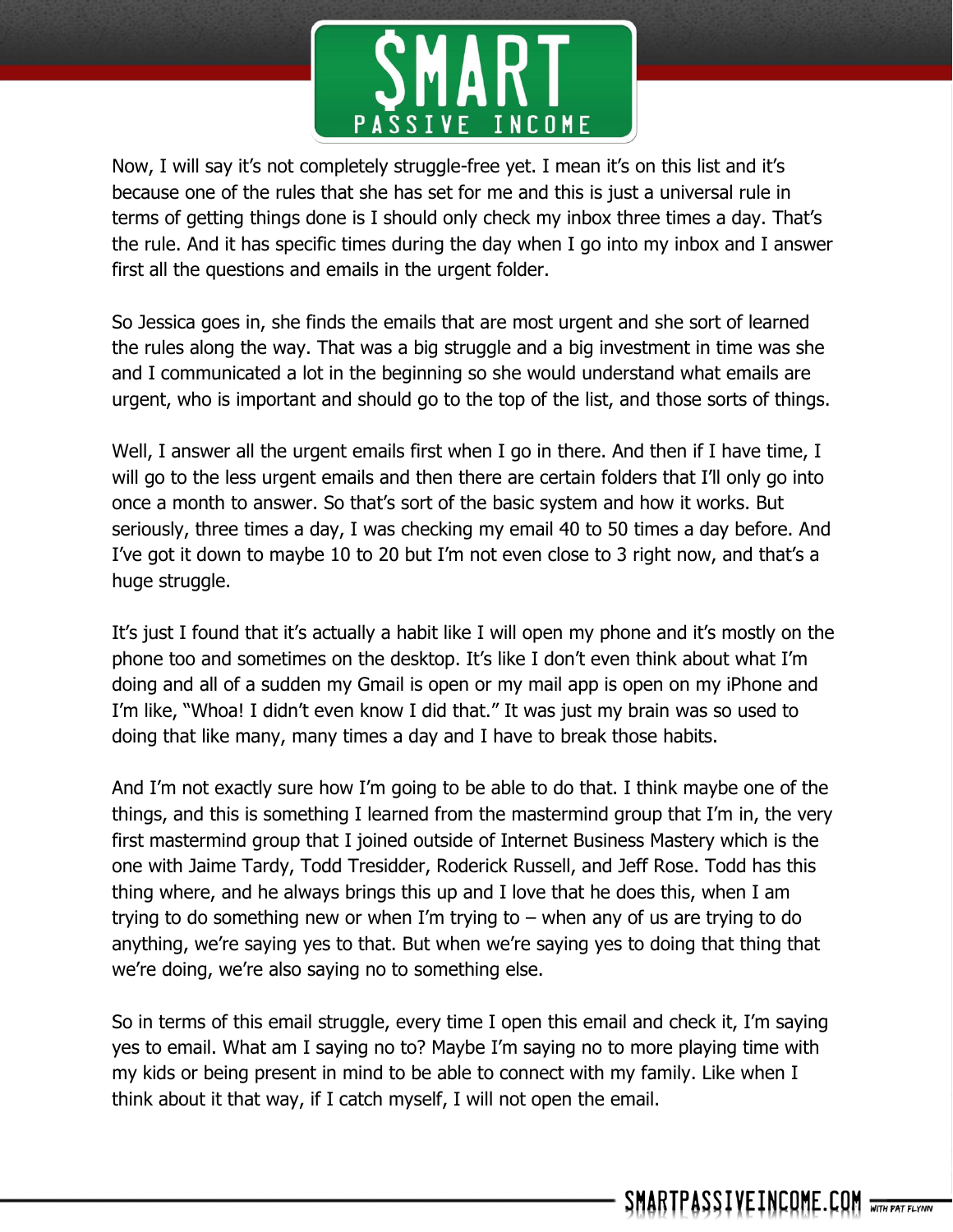

So thinking about that heavily, what are you saying no to when you're saying yes to something else? And this could be for micro level things like this or macro level things like that project that you want to work on or that  $-$  whatever the case maybe. It's just such a powerful question. When you say yes to something, what are you saying no to?

So those are my struggles with email and I'm working through it and I'm trying really hard and it's a struggle but I'm going to get there. I'm only going to check email three times a day. And as a result of doing that, I'm actually going to get to more emails.

One of the things that I've had to do and we're going to talk about this on the podcast with Jessica is I'm going to have to declare a little bit of email bankruptcy, which means I'm going to have to take a segment of the emails that have been sent to me and haven't been responded to and just archive them and just know that I'm not going to be able to respond to them. So that's my bad. That's my fall. And I apologize if I hadn't gotten back to your emails. Yet, there's a few of you who are – there's like a cut-off date like any time before such and such date. And I don't remember what we set but I think it was any time after – no, any emails before April 1st are just going to be archived so I apologize. If you wanted to, you could resend that email that you sent earlier and it will hopefully get into the system.

So anyway, email, big struggle. I'm working through it. I hope you can feel my pain there and hope that provides some insight.

Now, I want you to imagine a soap box derby or a soap box race. And if you don't know what that is, just imagine a bunch of kids getting together and they find these wooden boxes and they create cars out of them that they're going to sit in and race downhill. And so, they get these boxes and they put axels on them. They will find wheels and they decorate them. They put their logos on them.

And then you see this one kid who has his car that obviously his like father helped him with and it's red and there's like a white stripe down the middle, there's a big number 7 in the middle and the front and he has like a red helmet to match, and it's just looks so cool like, "Oh, that car is awesome." And you just know that that car is going to be like faster than the other cars. You just know.

And then the race starts and yes, of course, car number 7 is in the lead and he's in the lead for a long time and all of a sudden, he was going downhill superfast and then the left front wheel starts to jiggle and then pops off and it's like rolling off the road and then that axel hits the ground. It's screeching and sparks flying in the air. All the other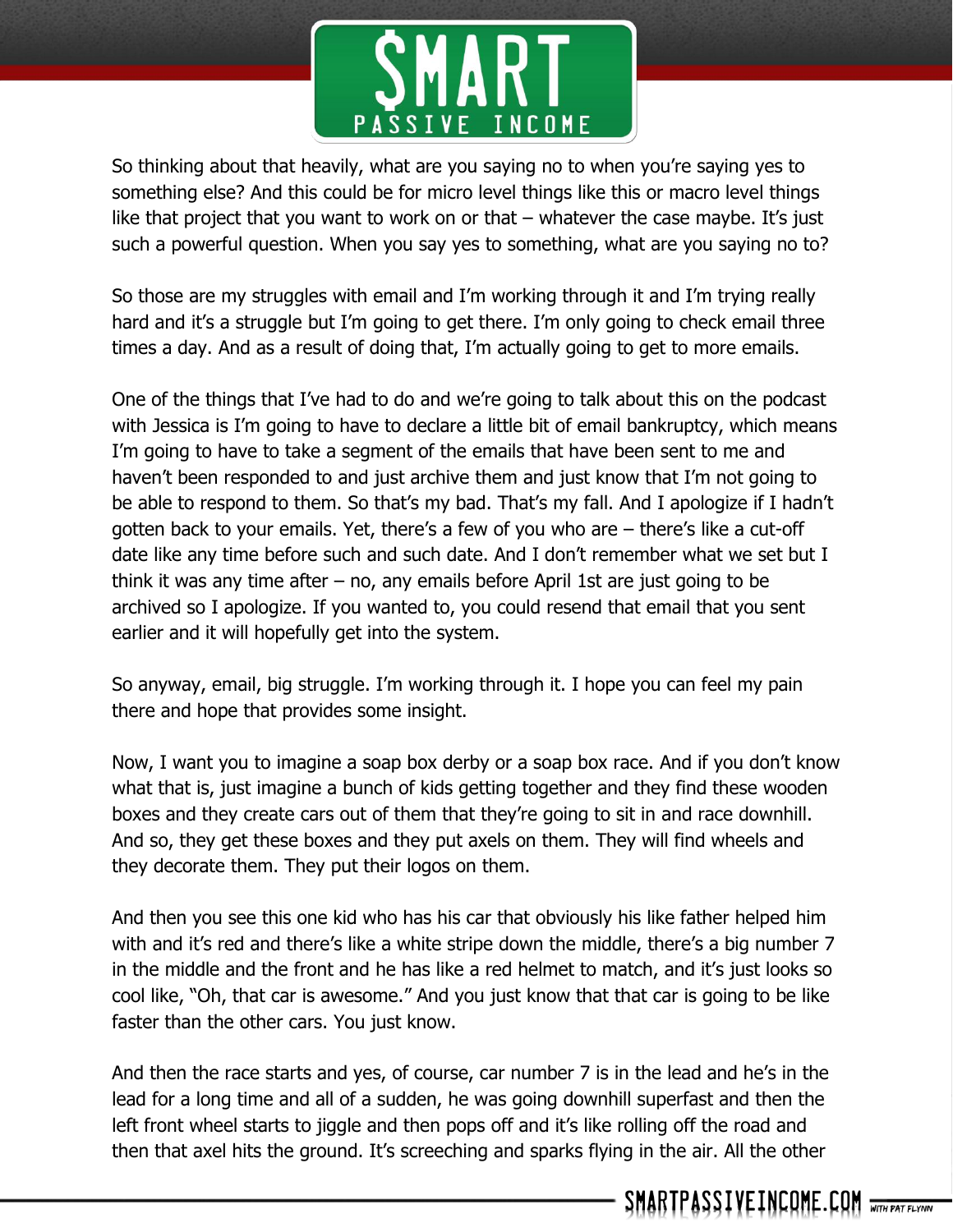

racers finally catch up to him and weed in and out and around him. And then all of a sudden, he circles and he comes to a screeching halt and he just can't believe that everything is going so well and then all of a sudden, he's like last place.

And I struggle with the idea of something similar, growing too big too fast and not being able to keep up, not having the systems in place not just like having a server that's able to handle traffic but beyond that. Am I going to be able to handle what's to come? Because I don't know what's to come but there are a lot of amazing things happening in my brand and my business right now and don't want to grow too fast. I mean I want to grow. Obviously, I want to grow as big as possible. I want to help as many people in this world. I want to build schools in Africa. That's a huge goal of mine and I'll talk more about that later. Again, thanks to Adam Braun in Pencils of Promise for that inspiration actually.

But I don't want to any of the wheels to fall off and bring SPI or anything that I have created down to a screeching halt. And I know there's a lot that goes along with that and I think I've been doing a good job though of keeping things in line, keeping the nuts and bolts on tight, and actually having a team in place now recently. That's something that's very new to me is managing a team to help with the SPI brand, not just VAs.

I've had VAs in the past and they are amazing. But I let them go because those projects were completed and I since hired people to help me who I feel like also feel like they're a part of the team. So not only are they doing things that I asked. But beyond that, they are doing things on their own. They are contributing and they are coming up with ideas to help take the brand to the next level. And I love that and I think that's a huge component of helping me stay afloat as I start to grow.

But along the same lines as I start to grow and as I start to get more and more people who watch what I do and follow what I say, it's getting more difficult to  $-$  I mean that's not really more difficult but it's just – there's a certain – the expectation levels I feel have gotten much higher. I feel like if I were to come out with a mediocre piece of content, it would not be good. I mean mediocre content is not good but I mean you know what I mean? Like I don't want to let you guys down by just putting out cruddy stuff.

So struggle sometimes when I'm writing content to live up to those expectations. And those – perhaps those expectations are false expectations from you and just expectations that I've put on myself. But whatever the case maybe, that's how I feel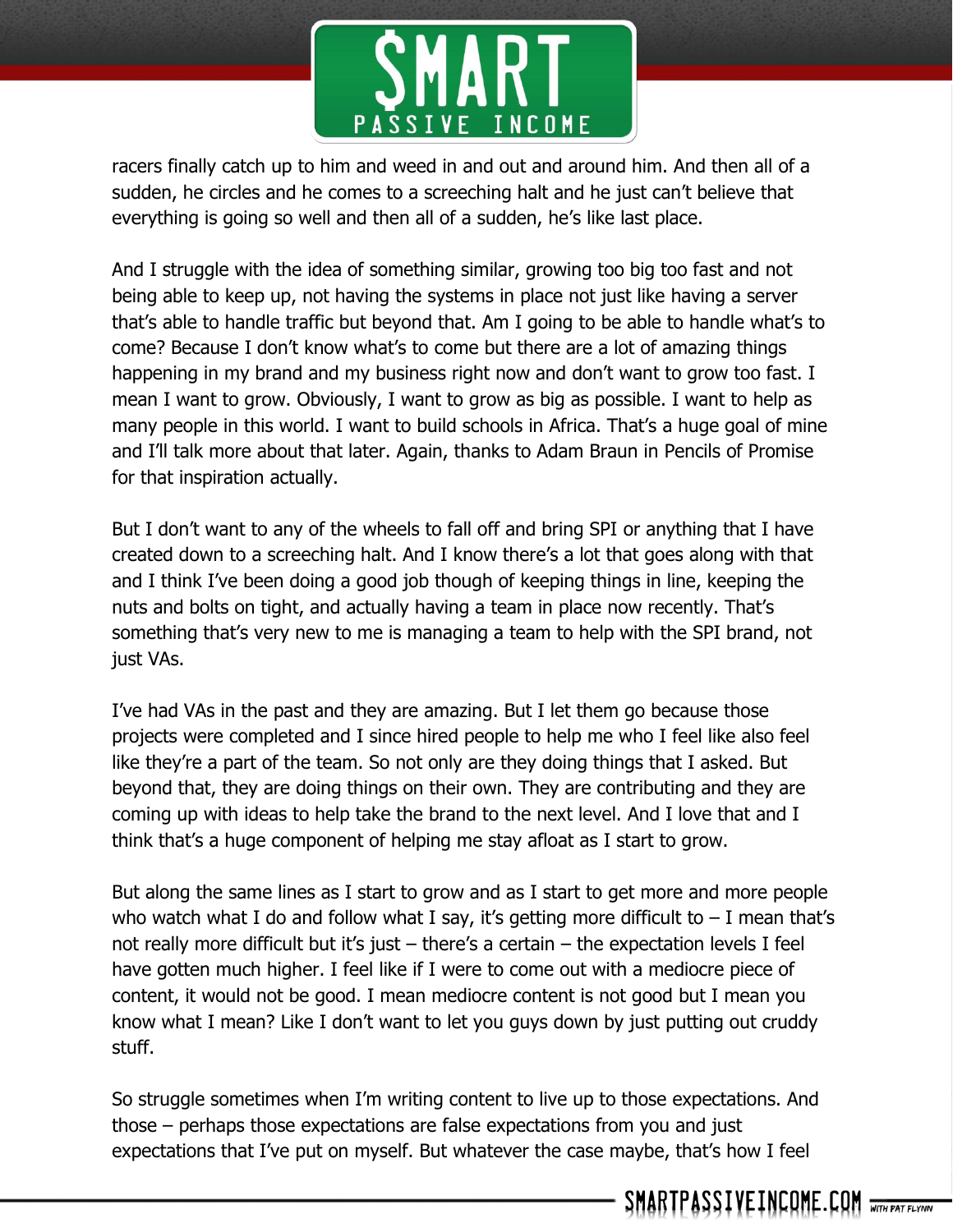

sometimes. So when I'm writing a blog post, I ask myself, "Wow! Is this like grade A material that's going to be shared over and over again? Am I going to actually make a true transformation in people's lives with this content?"

And to be honest, I wasn't thinking about that when I first started. I just wanted to put out content. And because I wasn't thinking about it, I think it was real and it was great. And a lot of times I did come out with epic content not for the purposes of really trying to live up to an expectation but just because that's what I wanted to create. And so, I struggle with going back to those roots and just being like, "Hey, Pat. Get over it. Just create awesome stuff that you know your audience needs versus Pat, you need to make this really good or else you're going to let everybody down."

So I struggle with that in my head. And I would love to know what you think about this. So if you have any comments about any of these things that I'm struggling with, and perhaps you're struggling with these too, if you're struggling with any of these things, come and share your voice and be like, "Hey, Pat. I'm struggling with these too." Or maybe you've overcome these things somehow or have dealt with these things before or have seen other people deal with these things before, I would love to hear from you, [SmartPassiveIncome.com/session108.](http://smartpassiveincome.com/session108)

So living up to those expectations or just trying not to grow too big too fast, growing fast obviously but actually just being able to keep up with it, that's number two.

Number three is keeping pushing the boundaries. What I mean by that is I'm in a great position in this space where I am the sort of crunched to stepping out or trying new things and I always want to bring something new to the table. I mean that's what has gotten me here in the first place was just seeing what everyone else is doing and be like, "Hey, nobody is doing this. Let's try it out and let's see what happens. Let's try this new thing. Let's actually experiment with this and see what happens." I love that. I love that that's my position in the space and it makes me so happy that I have the ability to do that for you and actually so you can learn from my wins and failures. And I know a lot of you appreciate the failures much more, which is fine. It's always a learning experience for everybody.

But as far as pushing the boundaries, I feel like how far can I push them? For example with my presentations, I started off with a bang. And I was giving away stuff in presentations that people did not expect. I since and most recently started incorporating magic into my presentations. Like what do I have to do next? Like pyrotechnics? Or I remember seeing a YouTube video of 3D 2Pac. And I'm like, "Maybe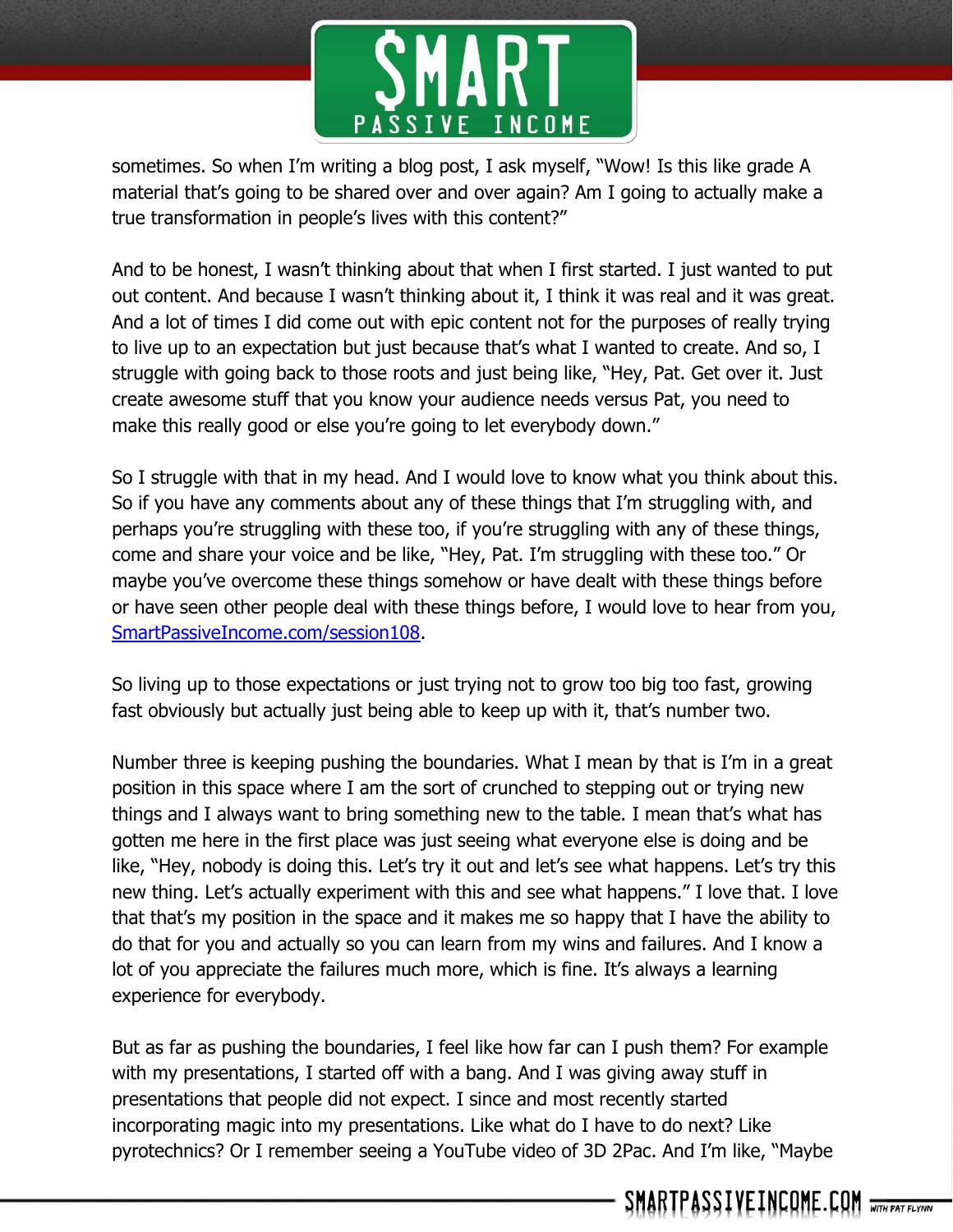

I can do something like that." And like that's what's going through my brain and I'm like, "Well, how can I do better than before?" And I think I've just raised the bar so high for myself that it's a struggle to do that sometimes.

And I think the biggest thing to solve that problem is just I have to trust myself and I have to also listen to my audience because you guys are great at telling me what you guys need help with. And so the more I can keep my eyes and ears open to you, pointed toward you, the more likely I am to not even really worry about pushing the boundaries but just – I feel like if I were to provide solutions for you, I would be able to do in a way that would feel like I would be pushing the boundaries.

So I think maybe pushing the boundaries, and again, this has become sort of a selftherapy session for me, I guess you could say, pushing the boundaries perhaps is just always doing it better than everybody else. And not to say I am better than anybody else but I know it's out there. I've seen what people produce and it's great but I want to take it to the next level for you, and I think that's my responsibility here on the Smart Passive Income blog and on the Smart Passive Income Podcast.

And so, I'm always looking for new ways to improve. I think that goes along with it. Pushing the boundaries is also becoming better at what I do so I can do them better and actually, enhance your experience.

But again, like seriously for the presentations, what am I going to do next? Like pyrotechnics? Like I think there are fire codes against that in some venues. My next big, big presentation is at New Media Expo next year, and that's the opening keynote presentation. Like I've already created a mind map of crazy things that you don't even want to say that I could potentially do, nothing like wicked like streaking or anything like that. I'll probably get kicked out. And that's not Pat Flynn's style. Streaking, that doesn't go with my brand unless maybe I painted myself green with yellow lettering.

So that's number three, trying to do what I can to keep pushing the boundaries. Have I pushed myself too high too far? I don't think so. But it's just – that's what I know has gotten me here. And so, I want to keep doing that. And it's a struggle sometimes when sometimes the brain just isn't doing it for you. So sometimes you have to look elsewhere. And a lot of times, that inspiration comes from you. So again, thank you.

OK. So let's keep moving on. Number four – man, I'm just being honest with you guys here. And I think a lot of you are going to be surprised by this struggle for me. And that is, when I'm in a scenario where I'm going up to somebody who I have never met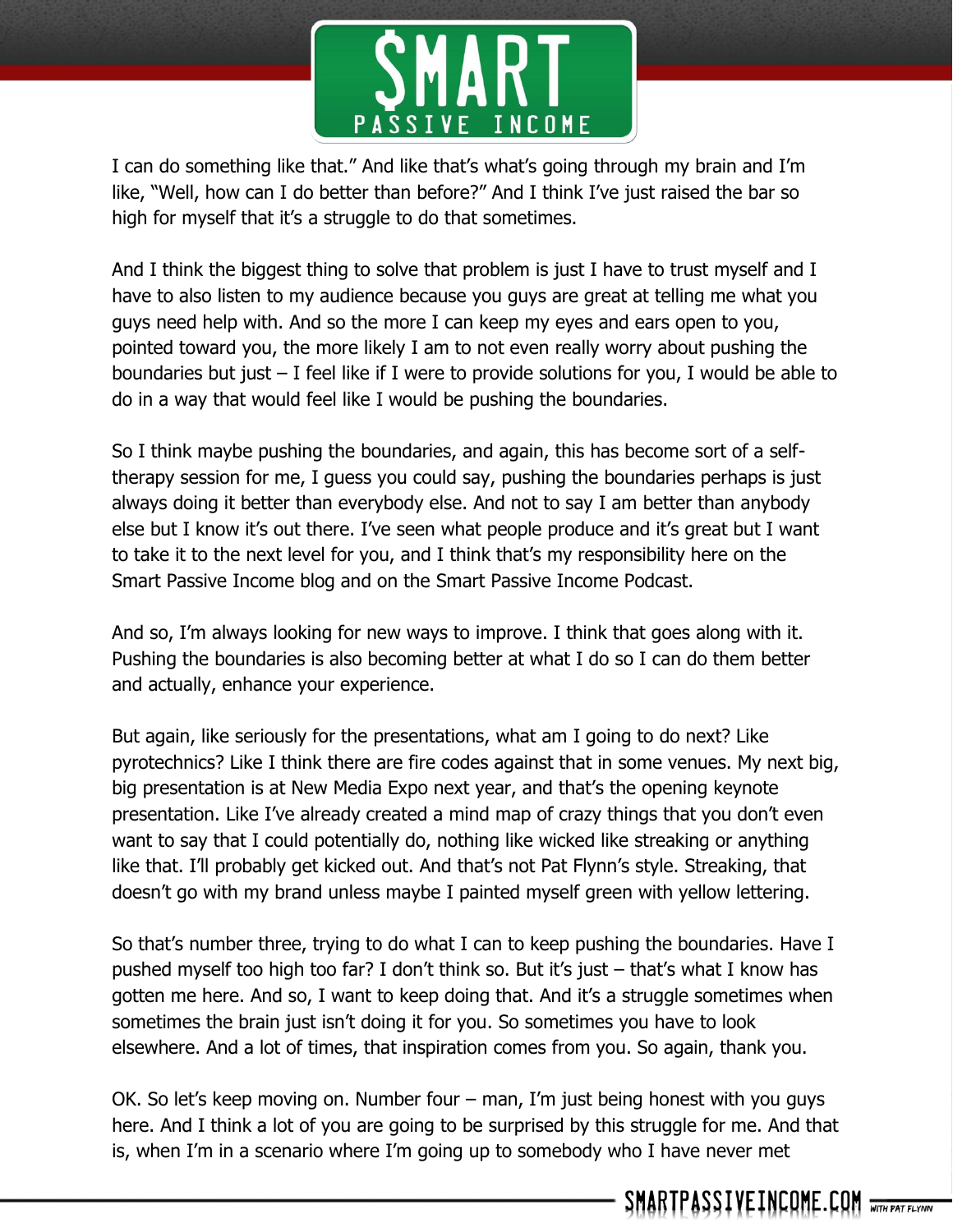

before and introducing myself, that's a struggle for me. Like I get super shy like I don't know what happens to me. Something happens internally. I don't know if it goes back to when I was a little kid and I talk to girls and they all turned me down and maybe those feelings are coming back. I have no idea why I get so shy meeting new people. It doesn't matter if it's at a conference or something.

I mean when people come to me first and they introduce themselves or even if they extend their hand out first, I'm OK at that point and I'm good. But if I'm walking up to somebody and sort of like they're already doing something else or might be interrupting something that they're doing or whether it's at a bar or gym or whatever, like I have this internal battle with myself and I turn into like, 13-year-old Pat again and I'm just like crunched up inside and I don't know why. I don't know why.

Now, I know I'm like this and I love the challenge of sort of breaking through this issue that I have but it is an issue and I wish I didn't have that  $-$  the ability to just freely, without worry any go up to somebody and be like, "Hey, what's up? Like what's your name?" It sounds like I'm trying to pick up chicks or something. But no, not any of that. I'm a happily married man.

But seriously, like any time, man, woman, child sometimes, like I get shy like I don't know why. So it's just a struggle that I have. I know I have it. And I don't know what else to do to breakthrough it than just keep doing what I'm doing which is just keep putting myself in that uncomfortable position because yeah, what's the worst that can happen? Nothing. Like nothing bad could ever happen. I just for whatever reason have that struggle.

So I thought I'd share that with you guys because I know a lot of you are like that too. And if you're not, it's just awesome. I know a lot of people who are just like, they go to a bar and everybody just knows them at the end of the night and it's awesome. For me, I mean back when I was in school, I was always the guy who never raised his hand. I was always in the back of the class. And even though I have a lot more confidence than I did back then, I think when it still comes to meeting somebody, introducing myself first for the first time, I still get those sort of shy feelings.

OK. Moving on, number five, and this is a big struggle I have right now especially because my son is at the age of where he's going to be going to school. Now, he just got accepted to a school here in San Diego, a brand new school that's being built and it's not a traditional public school. And I'm excited about this school. It's known as a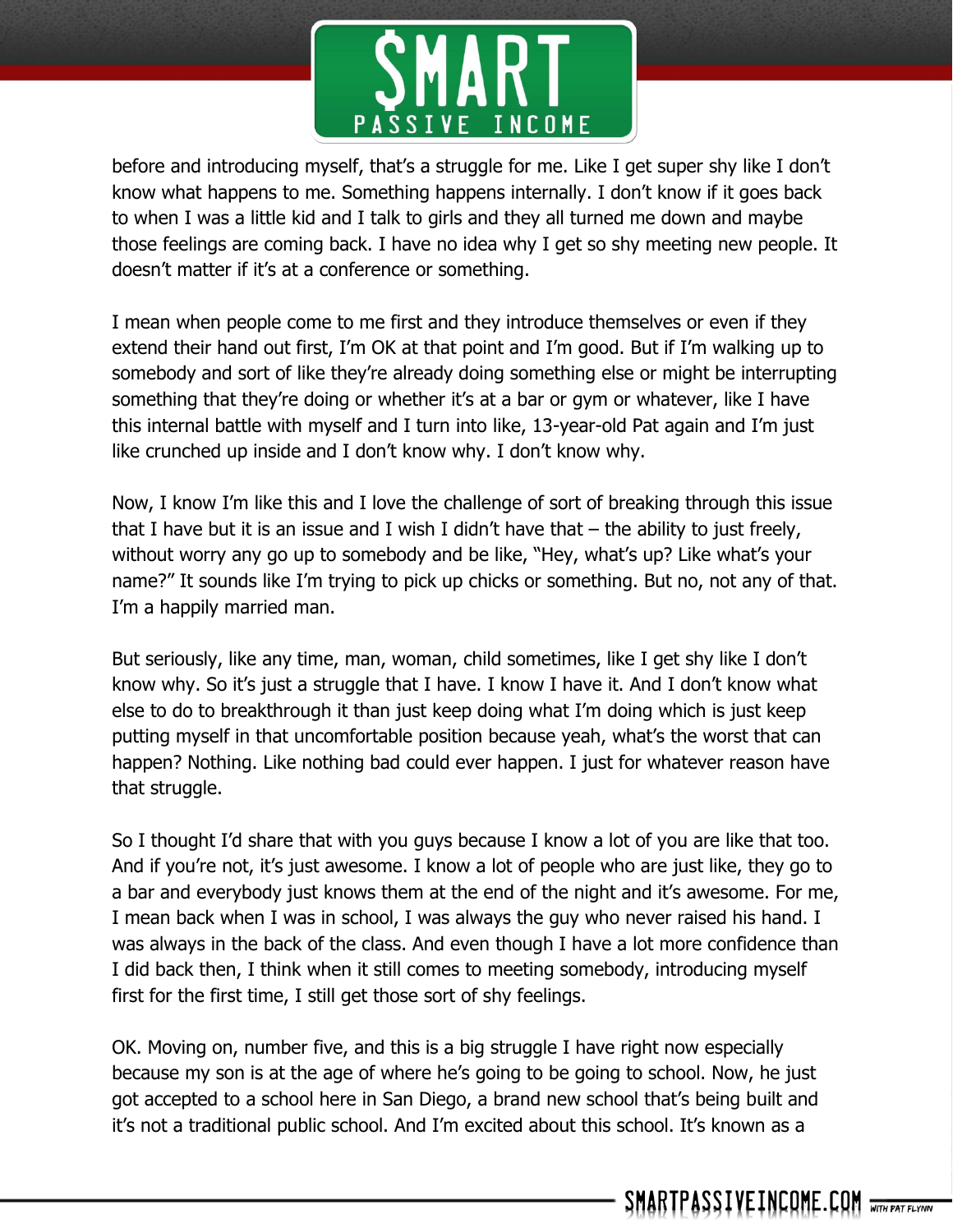

STEM school, Science Technology Education and Math and there's art in it as well. And it's sort of a Montessori type school with a technology sort of twist to it.

I'm really excited about that because Montessori schools, they work with the individual child and they sort of – whatever their good at, they do more of or whatever they are interested in and the types of things that they want to do, they will let them do more of those types of things. It's interesting because there's like no homework. And at first I was like, "What? No homework?" And then they're like, "No, we want the kids to be able to want to do more work on their own at home, not be forced to do it but want to do it on their own." And I was like, "Oh man, that's genius! I would have totally done that instead of being locked up in my room trying to do all the homework I had to do every night."

But cool things like that and the younger kids get mentored by the older kids in the school even like fourth graders helping first graders, like that is so cool to me because there's no better way to learn than by teaching for the fourth graders but I know especially for the younger kids, I mean even Keoni, I'm seeing it already. He has a lot of older friends who are kids that some of our other friends have, and he does what they do and they are teaching him stuff and he just sucks it all in like a vacuum. And I love that especially when they're teaching him good stuff. If they're not teaching them good stuff then turn the vacuum off.

But I'm struggling with the idea of letting go, letting go of Keoni and being able to allow him to be in school or other people are teaching him stuff because I know schooling is a huge thing and there's a lot of things to worry about and I'm just worried. I'm a worried parent. My son is going to school and then later my daughter will be going to school too. I'm not there with him anymore. It's not just like I'm going to miss him. Yes, I will miss him.

But I'm not there to be able to teach him. I'm not there to be able to give him his curriculum for the day which I don't have like a syllabus at home now but we do things during the day to help educate him and teach him. My wife has been amazing at helping with that and I love the process of seeing him learn. I won't be able to be there for that anymore. I don't even know what he's going to learn about until I talk to him and what he has or has not learned later in the day. Things like that, I really, really struggle with.

So I'm doing what I can now to give him tools and mindsets to just succeed in life. And I know he's only four and I know I'm going to be doing that over and over again over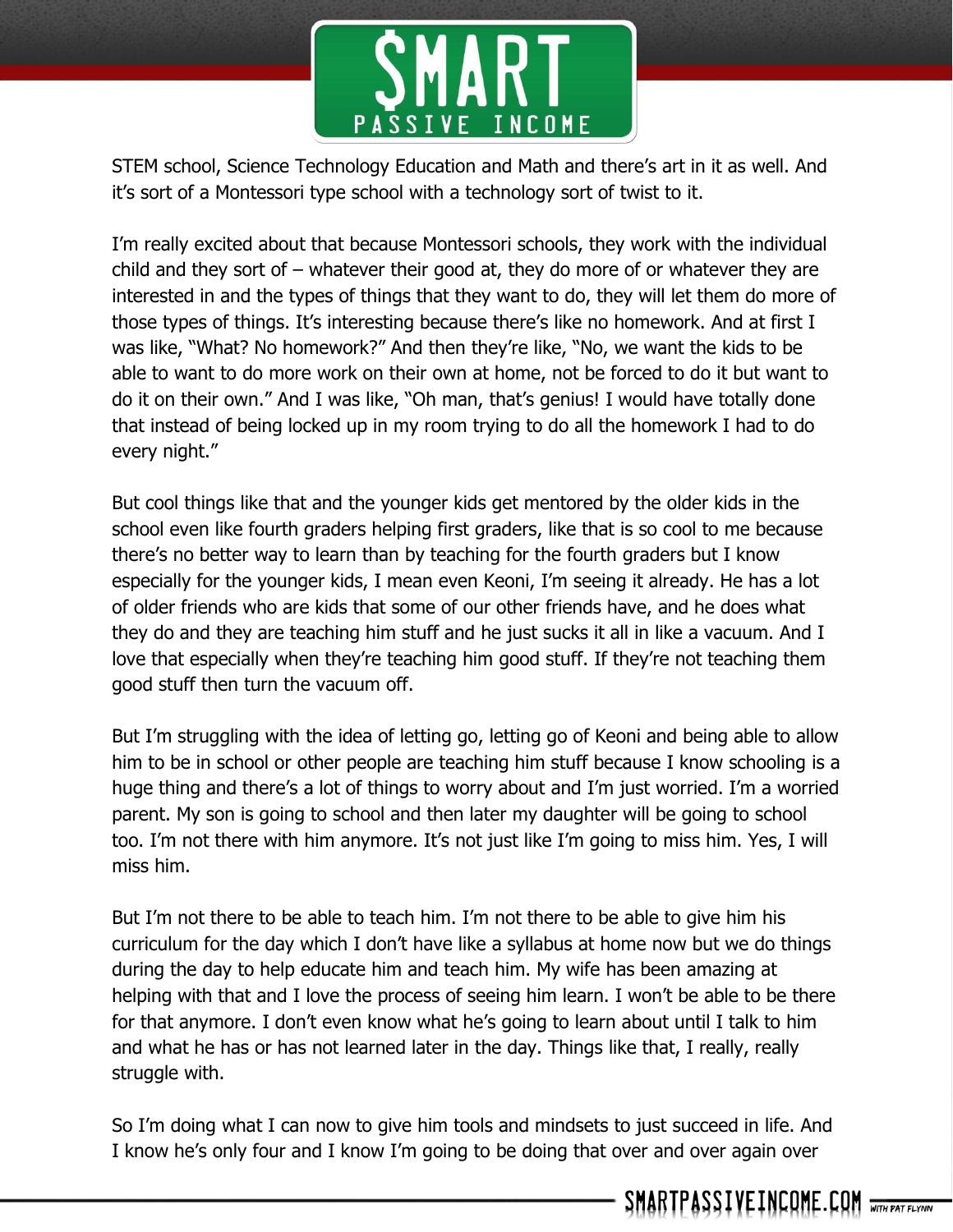

time. I just want him to be open to the world and not just be thinking that when he gets a bad grade on a test that he's a failure.

So those are things that are going through my head right now in terms of kids and education. I mean I know there's a lot of you out there who you and I could talk for hours about this, a lot of you homeschool your kids, which is awesome. And that has been brought up in our household as well. There's Montessori school. There's private school. Then there's this new type of school which I'm really excited about, sort of I can – there's a lot of talk about sort of the entrepreneurship type mindset in it too which I'm really excited about. I know there are entrepreneurship schools out there, which is pretty cool.

So, just that moment in life now where we have to think about that and if you don't have kids yet, it's a huge thing. There are certain moments of life where you're like, "Wow! This decision could affect the rest of this little person's life." And this is definitely one of them. So anyway, that's number five.

Number six and this is an extremely sensitive topic, at least for me it is. And I think it might be for you too or you might get where I'm coming from. This is the idea of your close friends, your family, and people around you, and your business online and how they sort of react about it or how it comes up in conversation or the back and forth between what they do versus what they do, that's always a very sensitive topic for a lot of people.

And I'm so lucky because I have the most supportive wife in the world. My family is incredibly supportive of the path that I've taken in life and my friends are amazing. They have been nothing but supportive and happy for the success that I've had and I'm so blessed to have these friends. I mean these are friends in San Diego who I've been friends with for over 20 years and no negative things are coming out of the success which I know can happen like nobody is coming up and be like, "Dude, Pat, you're totally stacked. Could I borrow some cash?" Nobody is like that. They don't sound like that either.

But actually, some people in California do sound like that but that's not how my friends sound. But I'm so blessed I have these amazing friends. And we meet up every once in a while and we have conversations and of course, the business comes up.

And I have struggles with my nature of wanting to help versus making sure that I don't portray that they're doing it incorrectly, if that makes sense. A lot of you guys out there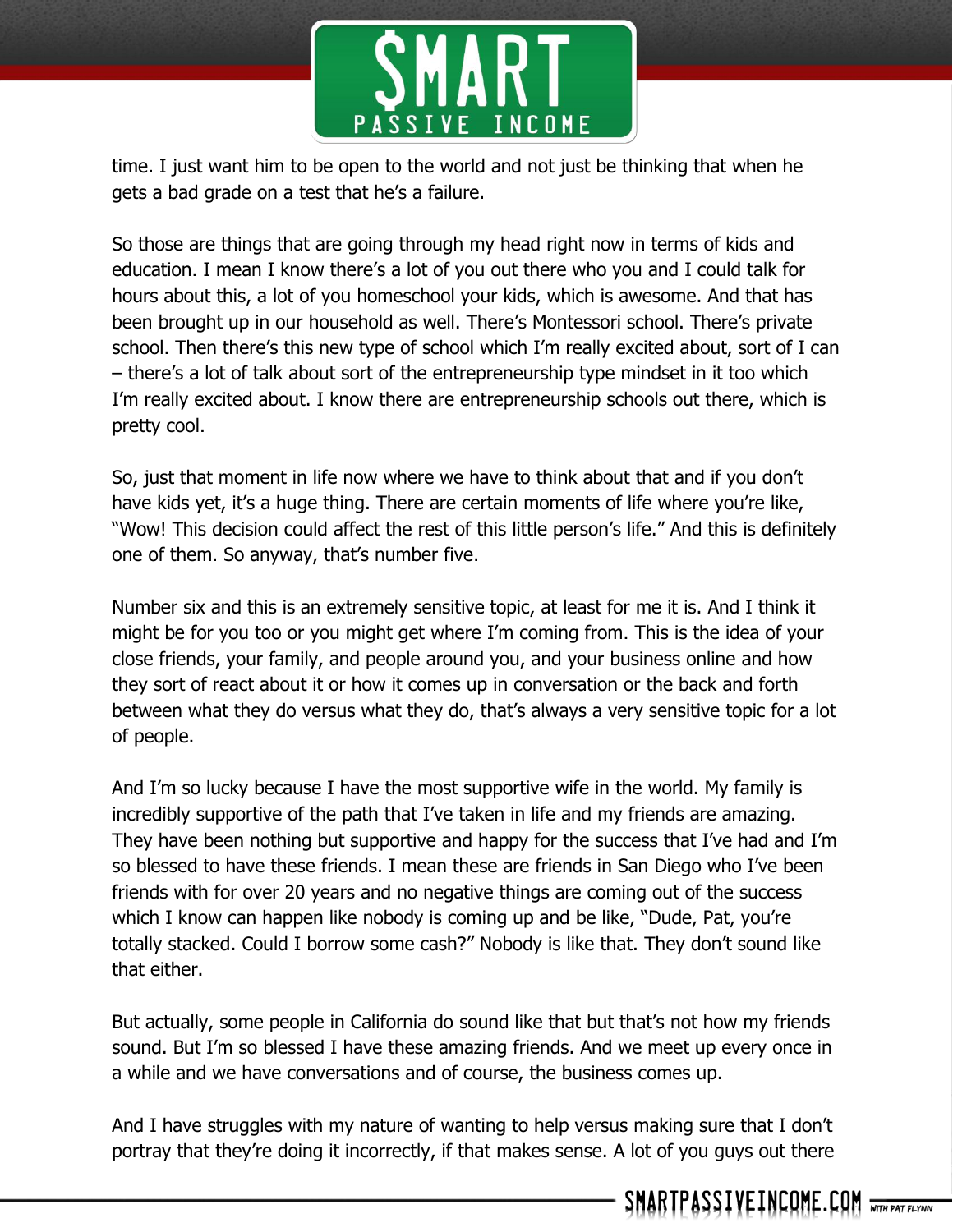

have 9 to 5 jobs and I'm not saying that that's a bad thing. I mean if it wasn't for the 9 to 5 job that I had even though I got laid off and things started to happen after that, I wouldn't have learned what I needed to learn to then become successful online.

So at the same time, I know all of us have the ability to go big. All of us have the ability to create an amazing business online and really change our lives that way. So I struggle when those conversations come up in terms of me wanting to help versus am I overstepping my boundaries? I don't want to do that and I want to be respectful but I also want to help and use these skills that I've learned to help my friends and to help all of you. That's why I have the blog and the podcast. I don't know. It's interesting conversation.

And so I'm really interested to hear what you think about that as well actually. A lot of my friends listen to this podcast too so I'd love to talk with any of you guys if you wanted to chat about this even more and I want to know what you guys feel like. Have I ever been out of line? I want to make sure that I am always a good friend to you because you've always been good friends for me. And I'm just not talking about my friends in San Diego here. I'm talking about you listening right now. So that's another struggle and it's a really interesting conversation actually.

Now, let's move on to number seven. Number seven, this reminds me of an interview I did on Andrew Warner's show, Mixergy. And what I love about Andrew is he just asks the best questions ever and sometimes they're very harsh and straight into the point. And on that interview which I'll link to in the show notes, he asked a lot of on point, to the point, some people might consider even rude, I didn't think so, questions to me.

And one of those questions, I'll paraphrase it, he was talking about all the niches and noodle projects that I have, Security Guard Training and Create a Clickable Map, and all these other things. And he had mentioned, "Why are you wasting your time with these small ponds? Why are you worried about these little projects when you could and you have the ability to do much bigger things?" And he was just like, "How many people use Excel? How many people's lives have changed because of the software Excel? Like why aren't you trying to create the next Excel? Why are you just focusing on these little tiny ponds?" And I love that question.

And my answer was, "Well, even though I'm not changing the world like an Excel would by being an authority in these smaller niches and providing solutions for people who have pains and issues and struggles in these small niches, I am changing those people's worlds." Man, that was such a good answer. I don't know how I came up with that but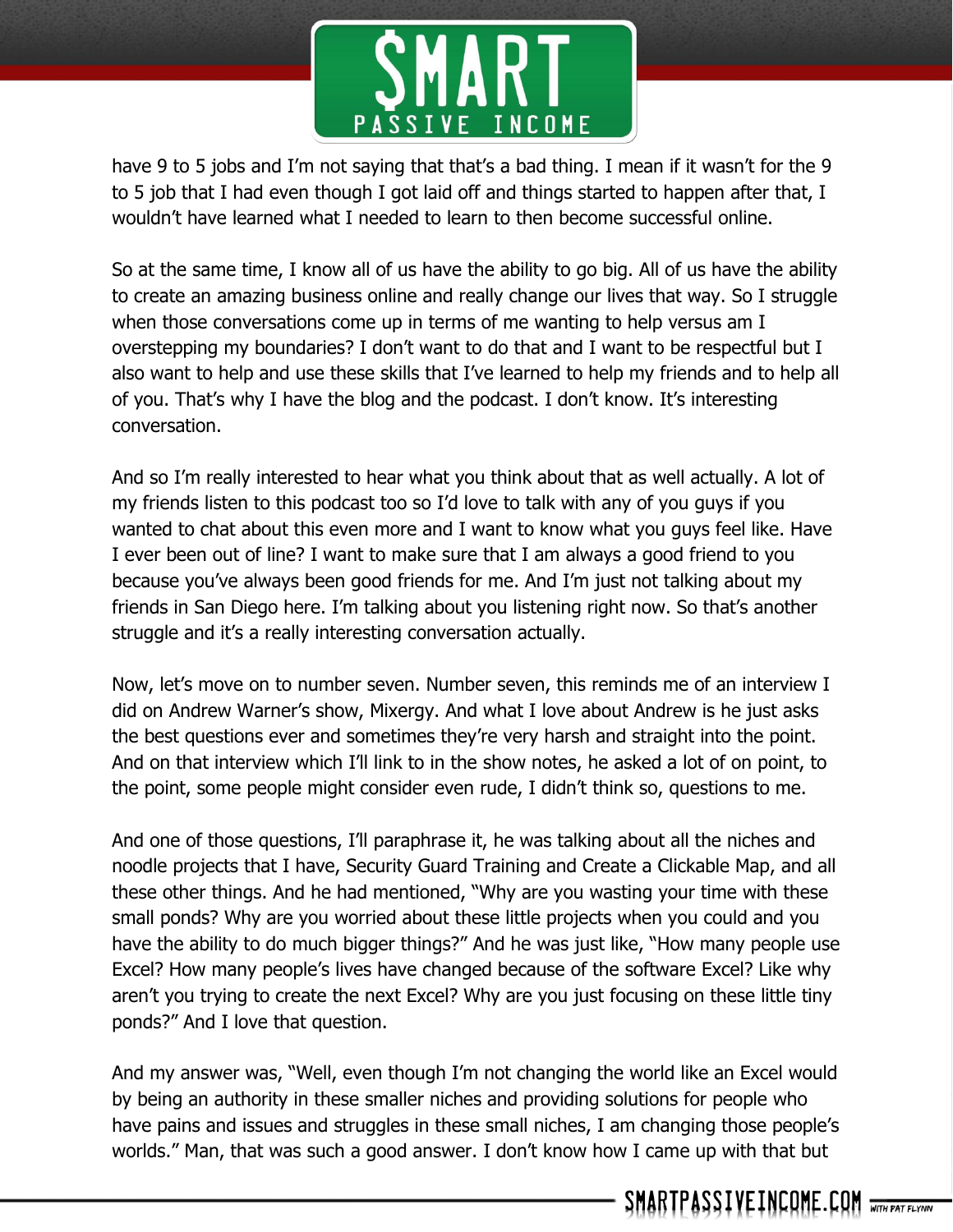

that was just such a good answer. I was just like, sometimes I impress myself. I'm not always good off the cuff but that was like a great answer I think anyway. Hey, it's OK for me to say that, right?

So the struggle here is I have been playing in these small ponds and doing these small experiments and small things. But after getting inspired by Adam Braun, Adam Braun you might remember from PencilsofPromise.org, he was on a podcast episode 102 so SmartPassiveIncome.com/session102, and he's literally changing the world by helping with his organization to build schools in countries that don't have education.

And so, that really got me thinking about, OK, yes, I'm in these small little niches and I am helping people there but beyond that, not instead of, but beyond that, what can I do that is bigger than SPI, that is bigger than myself? What can I do to create an Excel? And I'm not saying I'm trying to look for a software that can change the world or some type of application or social network that would have millions of visitors. But I feel like I just need to start thinking bigger than me.

And I remember on this particular episode, I had mentioned at the end, I usually end up an episode with sort of a quick synopsis or of bigger thinking type of thing and I had told the audience at the end of that episode, "I want to do something bigger than me, something philanthropic." And after that episode, it was really bothering me. Like what is that? What it could do? What can I do?

And so, I've been thinking about this a lot and there are a lot of things obviously I could do. I have a lot of money coming in that is way beyond my living needs and a lot of that is being stacked away for education for my kids and I do put money in retirement accounts and invest and things like that. I have donated to a lot of organizations and a lot of charities in the recent past as well. So I love doing that. That makes me feel great. But bigger, bigger than that.

And so, I've been thinking a lot about this. And I think one thing I want to do and this sort of involves something I'm going to mention at the end of the episode here which is sort of what's to come. And I'm not going to reveal everything. I wouldn't be able to possibly talk about everything in an hour but there are a lot of big things coming for Smart Passive Income which will take the ability to teach and to educate to a whole new level. But also, be able to do more for the world as well.

Like literally, taking the money that is earned from what I'm doing on SPI and giving it to organizations like Pencils of Promise and being able to create schools. I mean that's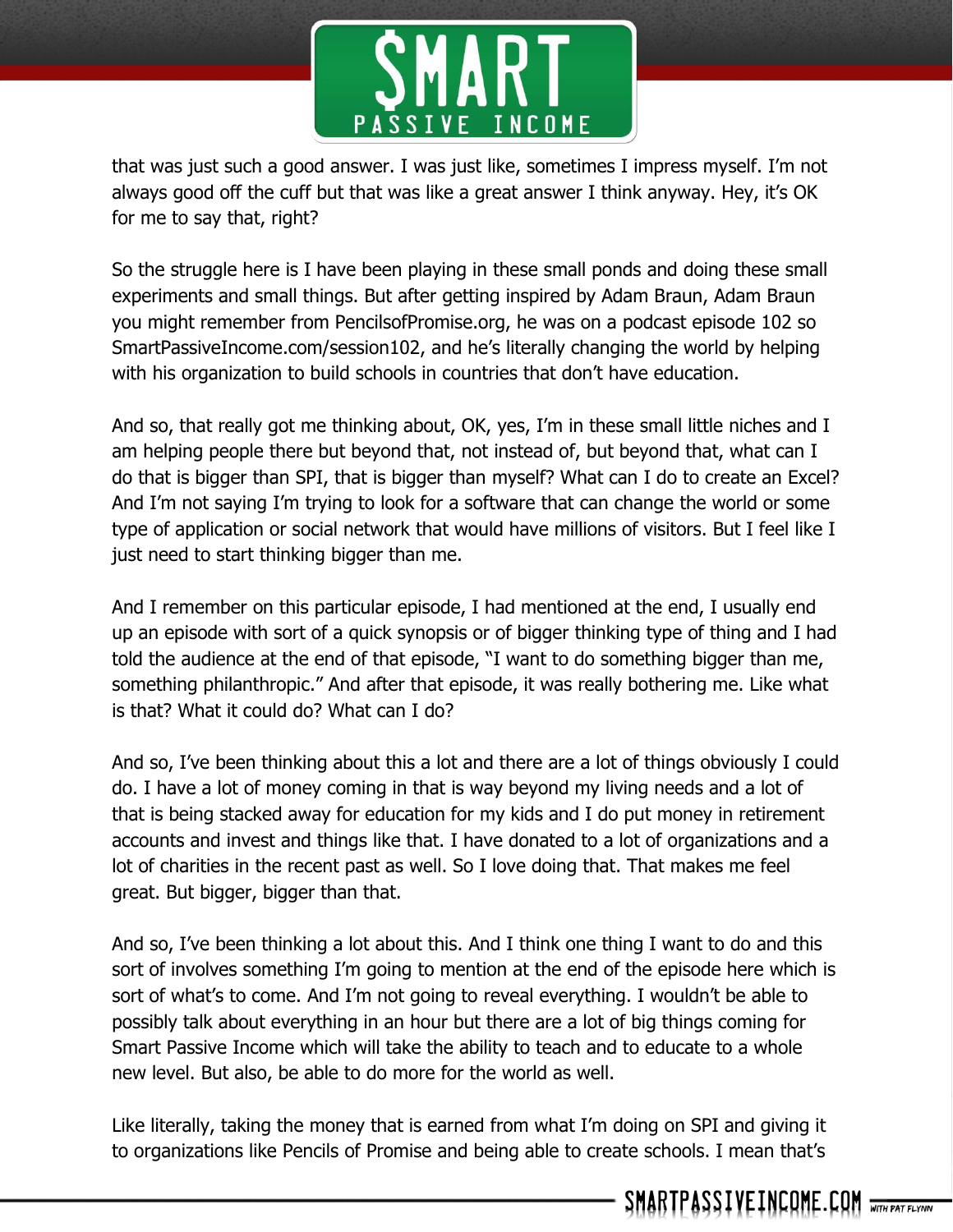

one thing that I could do. What bigger than that can I do? Although it would be cool for example if I were to create a membership site. Every x number of members meant another school is built in Africa and I actually go there and maybe bring some of the members of the SPI community with me. That will be awesome. I mean that is so cool.

And I know John Lee Dumas and I were talking about that the other day, John Lee Dumas from Entrepreneur on Fire, like he is so inspired by Adam Braun as well and we've been talking a lot about the bigger things we could do. And that's a real struggle. SPI is growing tremendously fast. The income is growing alongside with it. And I want to make sure that this income I have that's coming in is being put to good use, not just for me, not just for my family and everybody else out there who I want to deliver value to in this world, but beyond me.

Like I know that I'm going to get to a point very soon where I will have options to help and do a lot of things that I would never dream of before. And I want to make sure I do the right things and I help the most people as possible with the resources that are becoming available.

So I mean I'm very, very blessed to be in that position and hopefully, it will inspire others to do the same because that's what I feel this world is all about, giving. The more you give, the more you get, right? And I wouldn't be doing it to get because I've already gotten so much, so just giving, giving so other could get.

And finally, this is point number eight here in my list of struggles for today, just for today, this is the notion or the fear of becoming more successful, more successful than I already am. And this is actually a fear that a lot of people have. The idea of becoming successful is something a lot of people fear. And it's something that holds a lot of people back from taking action or realizing their full potential.

And I struggle with this because every month, I write these income reports in Smart Passive Income and every month the income has been, not every month, it doesn't grow every month but the trajectory is positive and it just blows me away sometimes. Like I literally have to pinch myself sometimes just because I can't believe it, and that's one thing. I have to believe it. I have to know that I've earned it.

But beyond that and the point I wanted to make here is that a lot of people fear what it would be like to be even more successful or to be successful or to have things that they don't have yet. Like I'm imagining what would it be like if I was making \$250,000 a month? What would my life be like?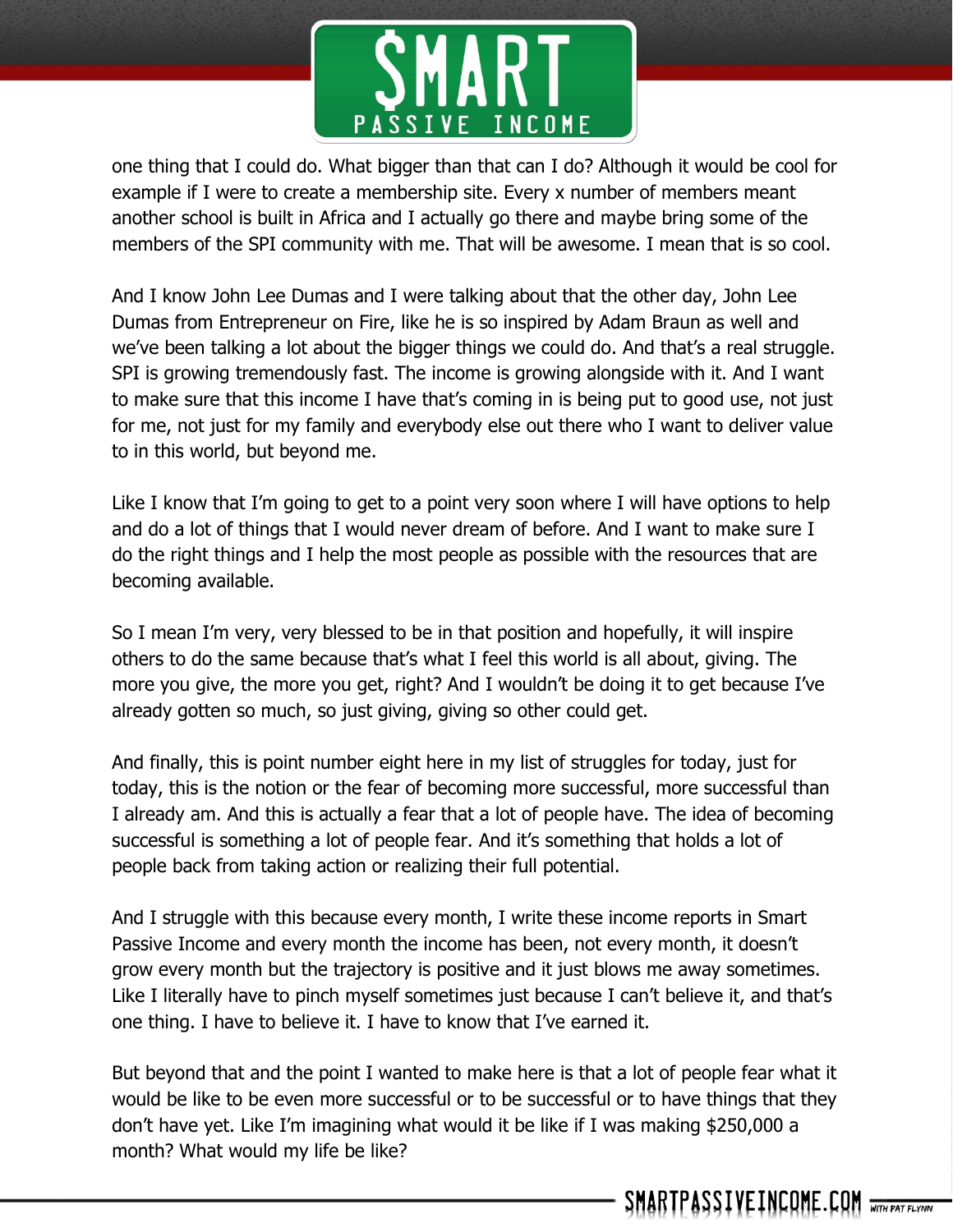

Now, I would hope that it would be exactly the same and I think that's the fear. I don't want it to change. I am in a perfect place in life right now. I think the only thing that would change would be I would be more philanthropic more than I am now. I would fund startups because that is something I've always wanted to do and get involved with those projects like that, world-changing type projects. But I wouldn't want to move. I wouldn't want – maybe I'd get a DeLorean or something and my Audi R8 but that's it. I don't need that much.

And so, I fear change, change that is just beyond my own control because I've seen it before. I've seen friends, I've seen other colleagues in this online business space who have become successful change because of the money and because of the success that they've had. And I'm very lucky to have a wife and family and friends and all of you who are there to make sure that stay on track. Like I know that if I do something that is not in my style, you are going to call me out. And I hope you would. And my wife would do the same thing and my family would do the same thing and my friends would do the same thing. So thank you for that.

But I don't want to change. I don't want to be different as a result of being more successful. I want to be able to just be more of me, I guess you could say. And the struggle is just – and sometimes it's just believing that that can actually happen and that actually I should be there, that I deserve to be there. Like what if I started to earn that money and I didn't I deserve it like how would that make me feel?

If I looked at my income reports and I thought, "Wow! I don't deserve this." Then that's not good. Never have I ever thought that I didn't deserve the income that I've earned. But I have not believed it, if that makes sense. Like I said, I'd have to pinch myself every once in a while.

And I'm reminded sort of T. Harv Eker who is an author and a public speaker and his book, *Secrets of the Millionaire Mind*. And he has this thing called declarations, these things that you sort of say to yourself to overcome these limiting beliefs that you might have. And one of them is to tell yourself and I'm going to read off exactly here, it says – and he actually tells you, "Place your hand on your heart and say the following declarations." One of them is, "I am an excellent receiver. I am open and willing to receive massive amounts of money in my life."

And I remember there's a whole chapter about this I think where he talks about how a lot of times we just sabotage ourselves. When we start to earn money, we start to look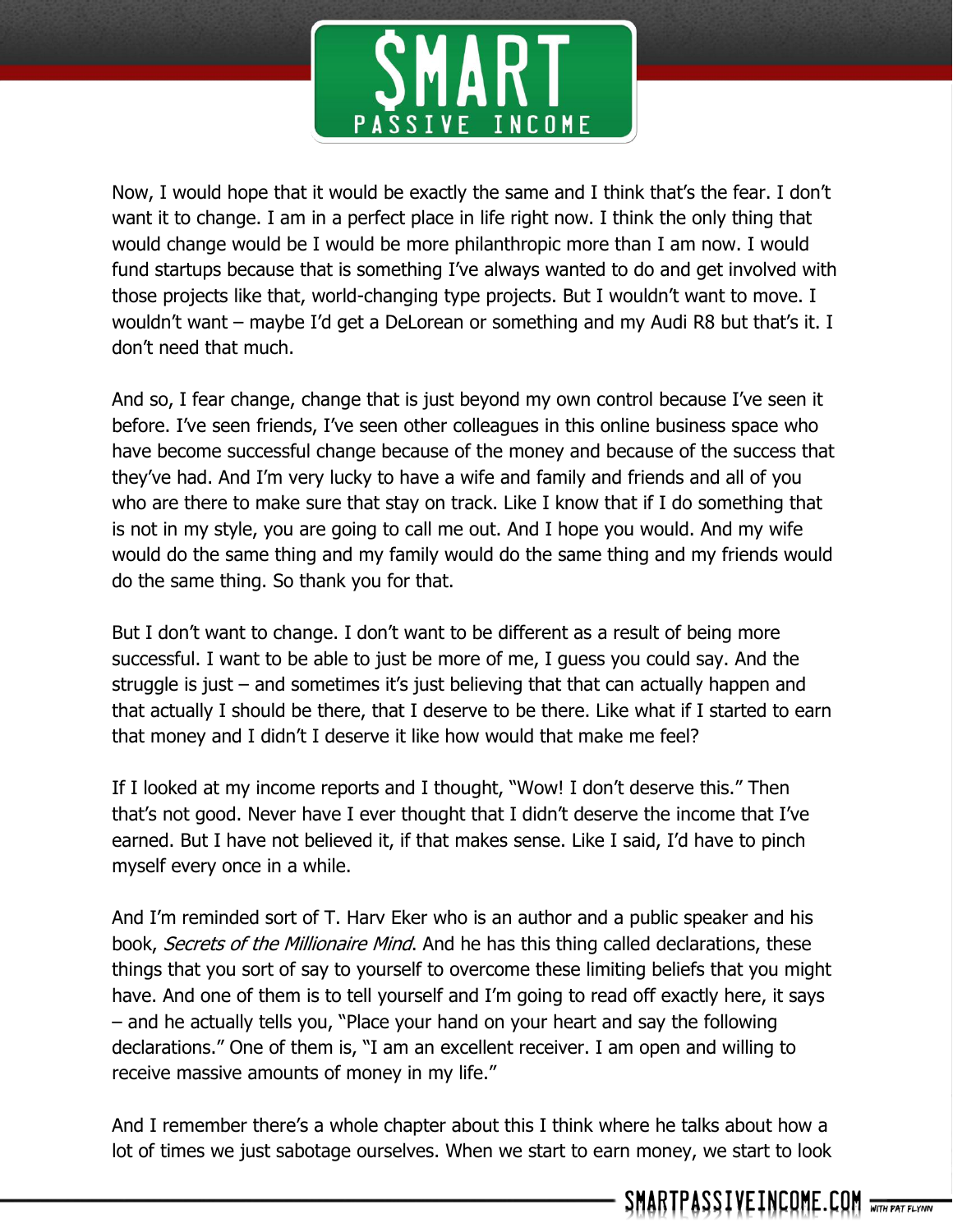

down on ourselves because of – but we should be proud of it. We should absolutely be 100% stoke for every dollar that we make online because you deserve it. And I want you to think that way and I know I have to always remember that as well. No matter how much I eventually earn online, I'm an excellent receiver and so should you be.

Wow! So we went through a lot of struggles there. Just to recap, we talked about my email, growing bigger too fast, living up to expectations, pushing the boundaries, meeting new people and being shy at the bar or wherever I'm at, just I don't know why. I don't know. Anyway, don't do that. Anyway, number five, teaching kids about entrepreneurship and making sure that they're on the right path, conversations with friends in terms of business and success, thinking bigger, much bigger than me and Smart Passive Income. And then number eight is the notion of becoming more successful and becoming an excellent receiver.

So that's it. I hope this episode was insightful for you. I'm actually very curious to hear what you think of it, if you share any of the same struggles or perhaps are surprised by any of them or maybe have mastered some of them like sort of going back to what I said earlier on Facebook, a lot of you are great at things and you got to embrace that and know what you're good at and just be proud of it.

So thank you all so much for listening to my struggles. I hope wasn't rambling too much and that this was helpful to you. I also want to mention that I am so excited for the rest of this month, May 2014, because a couple of things are coming up that you're going to see in the future which if are in the future maybe have already come out.

But number one is the iPhone application for Smart Passive Income, a new one has been designed much better, much faster, everything works, and it's awesome. I just saw a demo version. I got to play with the demo version today. The dev team and the design team behind it are just outstanding and I can't wait to share that with you. Of course, it will be completely free for you to use so you can sort of customize your experience with Smart Passive Income and listen to it on the go, also read it. And it's going to be fantastic. There are lots of things that are in it that I'm not even going to share because I want to surprise you.

And secondly, [AskPat](http://askpat.com/) has been doing really well. We're approaching a million downloads and a lot of people have been asking about the AskPat player on AskPat.com. It was a custom audio player that was created just specifically for the show. Well, my awesome team has created a version that will be ready for distribution later this month as well. And that's not going to be free but it's not going to be